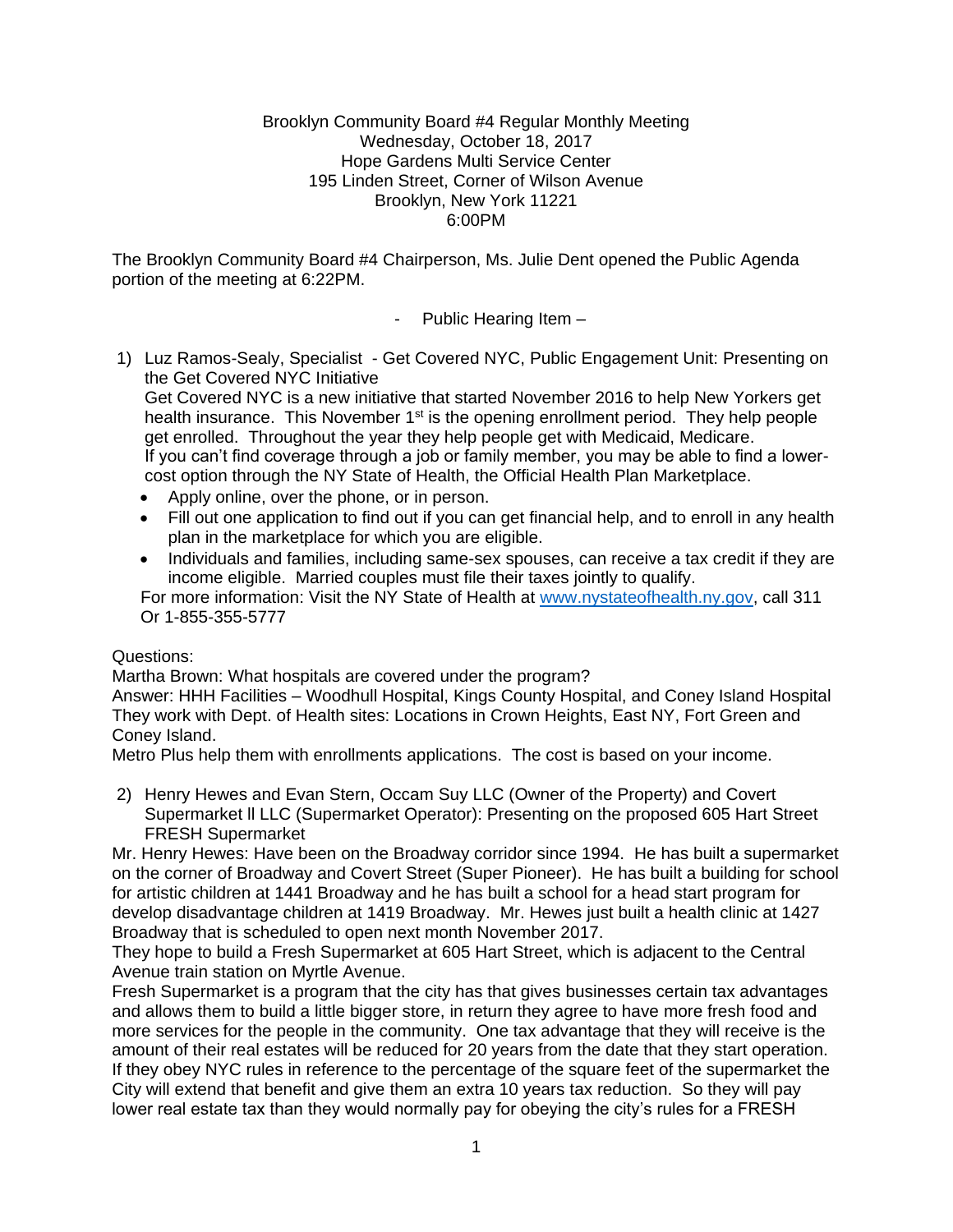Supermarket, which will then allow them to offer consumers food at lower prices. Mr. Hewes is hoping to save approximately \$40,000 to \$50,000 in taxes per year, which would be similar to the amount that he saves at the Supermarket that he has on Covert Street and Broadway. The supermarket that they hope to build will be similar to Super Pioneer that is located on Covert and Broadway. He hope to open 605 Hart Street store in one year or a year and a half. Mr. Hewes stated that they want to be involved with the community and will work with the community board in hiring youths. In the summertime they participate in the summer youth program and help sponsor the little league. They send out vans to pick up seniors citizens so that they can do their shopping and they take them home when they are finished. They have free delivery. They serve hot dogs on holidays.

As part of the complex there will be a church built on Suydam Street as well as quality housing complex. Housing will be built over the supermarket and also in a building on Suydam Street behind the supermarket.

Ms. Dent: How many people from the community have you employed at the Covert Street Supermarket?

Mr. Hewes: I don't have that information because I do not manage it on a daily basis. I do not answer questions that I do not know the answer to, I can check for you and let you know. Ms. Dent: Thank you we would appreciate it.

How many units will there be and how many will be affordable? Mr. Hewes: There will be 56 units and 12 will be affordable at 60% of the area median income.

Mr. Cirilo Nunez: Will there be parking?

Mr. Hewes: Yes, there will be an underground garage with 22 parking spaces.

Mr. D. Monroe: Do you have an internal marketing strategy to make sure that the people in the community can actually take advantage of the affordable housing complex? Mr. Hewes: The city has a lottery process so that people can take advantage of the affordable housing. What we will do and what we have done in past projects since 1980, we will work with the Community Board so that we will give you advance notice of when application are going out. That way you can make an intensive effort in the community to make people aware.

. The planned supermarket will be 11,000 square feet with 8,500 square ft. dedicated to the FRESH Supermarket Program which is good fresh food, good deals, and good prices.

3) Alice Friedman, Senior Project manager and Craig Baerwald, Project Manager, NYC Department of Transportation: Presenting on the Bushwick Neighborhood Bicycle Network – fall 2017 Update.

Alice Friedman: Phrase l is already in progress.

Phrase ll Proposals:

- Street Ambassador Post-implementation Outreach at Irving Square Park
- Bicycle Safety Study
- Develop Knickerbocker Avenue loading zone proposal
- Present Phase ll proposed projects to CB4

Community District 4 – Priority Bicycle District

- High number of cyclists killed or severely injured
- 3 cyclists killed (2010-2014)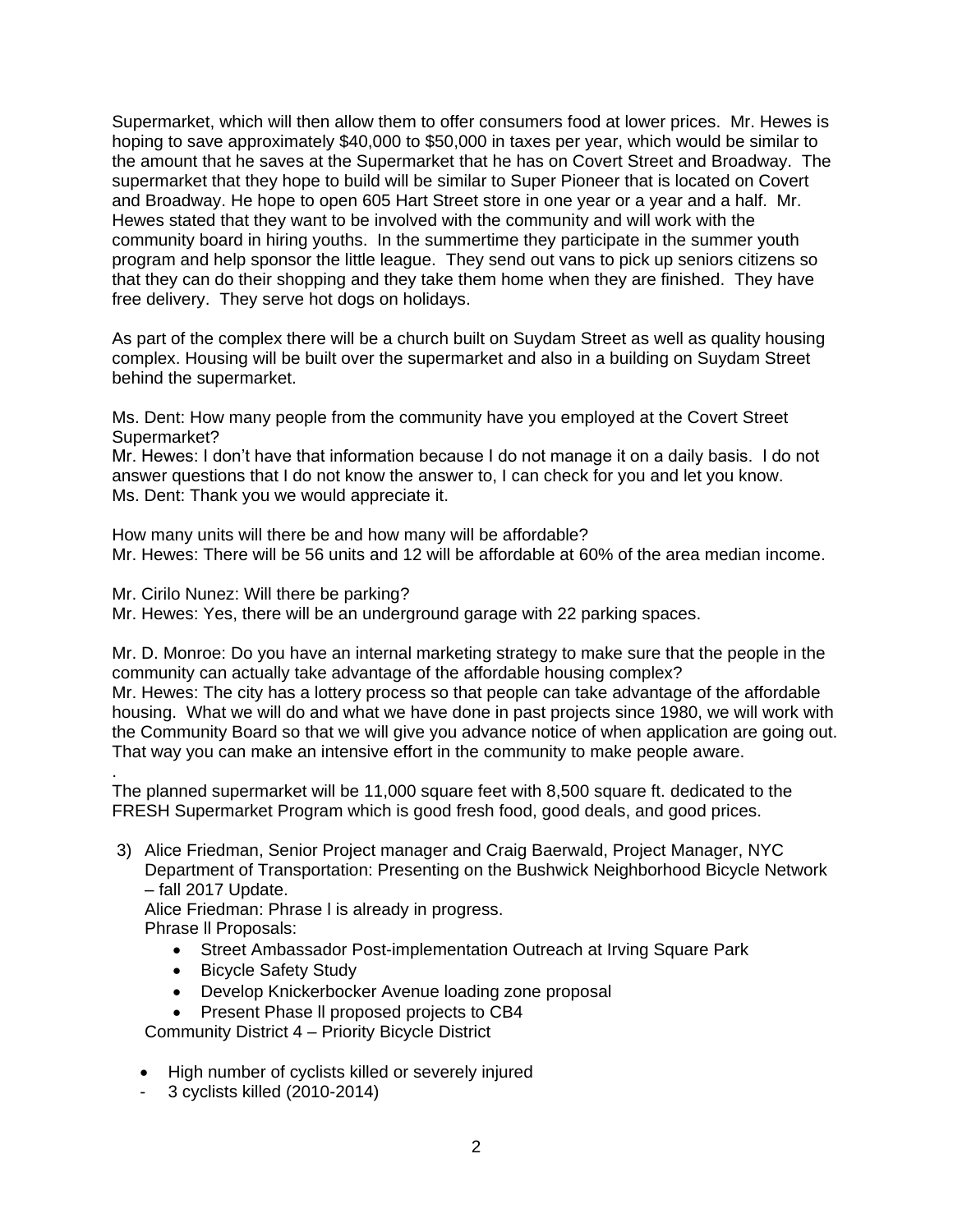- 48 cyclists severely injured (2010-2014)
- Medium density bicycle network coverage
- Most cyclist fatalities occur on streets without bike facilities (89%)

DOT has committed to creating or enhancing 75 lanes miles of bike facilities in priority bicycle districts by 2022.

2017 Cycling Safety Study – Educational Programs and Enforcement Action Plan:

- DOT, NYPD and NYC DOHMH developed a comprehensive set of enforcement and education initiatives to continue to improve bicycle safety
- Focus and deploy enforcement resource to intersections with high rates of cyclist
- Tailor enforcement to address the most dangerous driver and cyclist behaviors
- NYPD: Bicycle Moving Violations –
- $2011 14,660$
- 2012 12,845
- 2013 19,073
- 2014 27,356
- 2015 30,282
- $2016 28,592$

Safety – NYC DOT Initiatives

Street Ambassadors

- Education through bike lights, bell giveaways, bike maps and Bike Smart guide
- Outreach initiatives and workshops
- April 2017 Earth Day at Irving Square Park
- June 2017 Shape Up Bushwick at Irving Square Park

**Summary - Benefits of Design Elements:** 

Roadway marking Vehicles

- Organize the roadway
- Improves safety
- Improve alignment and visibility
- Establish standard width; discourage speeding

**Cyclists** 

- Dedicated space for cyclists
- Increase predictability of cyclists location
- Direct connections to existing network
- Provide wayfinding

Craig Bearwald:

85% of the cyclist are traveling the way of the traffic and are using the bike lanes. Biking on sidewalks decreased 5%.

DOT would like to extend bike lane on Central Avenue to Flushing Avenue (the lanes stop at Myrtle Avenue)

Questions:

Martha Brown: On Hancock Street she noticed that cars are parked in the middle of the block during alternate street parking days. This is dangerous.

Craig Bearwald: Double parking is illegal. During alternate street parking cars can cover the bike lanes, and not park in the middle of the street.

Alice: You should sit in the car during alternate street parking. Cars should cover the bike lane and not be in the middle of the street.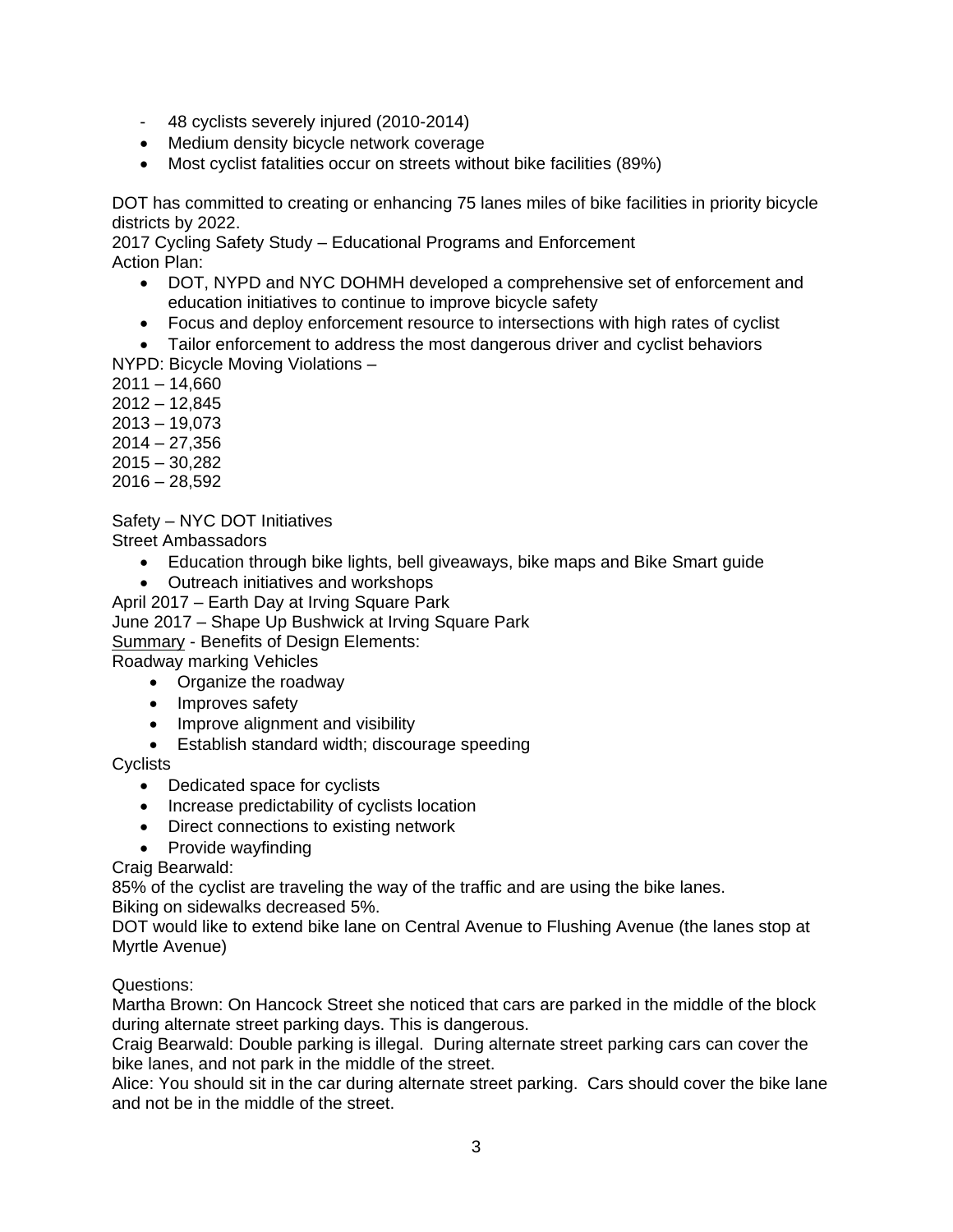Cirilo Nunez: I do not notice the same results as you do. 90% of the cyclist that I see do not obey traffic laws. Drivers do not obey traffic laws. More work need to be done in outreach and education.

Earnest Estime: Evergreen Avenue roads are bad, will they be fixed? Will there be bike lanes on Bushwick Avenue?

Alice: No, that would be a problem with making Bushwick Avenue safe.

Craig: Yes, Evergreen Avenue will be repaved.

Robert Camacho: Just because you see my face on their brochure does not mean that I approved of the project.

We need bicyclist to have license plates on their bikes and they also need to get insurance. 83<sup>rd</sup> Precinct: Bike riders are supposed to go the same direction as cars. They too need to follow the rules and regulations that cars are supposed to follow. Electric bikes and mopeds are illegal.

In view of the young lady that was killed by a truck on Evergreen Avenue. Abby: DOT is taking a truck survey and they are planning to release the data next year.

Chairperson Ms. Julie closed the public hearing item. She asked the District Manager, Celestina Leon to call the first roll call.

**First Roll Call: 7:42PM** – 27 members present constituting a quorum

Ms. Dent asked for the acceptance of the agenda with any necessary corrections. Mr. Joshua Brown motioned to accept the agenda as presented. It was second by Ms. Barbara Jackson. Motion moved.

Ms. Dent asked for the acceptance of the previous meeting minutes with any necessary corrections. Ms. Elvena Davis motioned to accept the previous meeting minutes as presented. The motion was second by Mr. Joshua Brown and Ms. Annette Spellen. Motion Moved.

#### **Chairperson's Report: 7:58PM**

Ms. Julie Dent welcomed all to the Community Board #4 Wednesday, October 18, 2017 monthly meeting.

There will be a NCO (Housing) Monday, November 6<sup>th</sup>, Hope Gardens Community Center, 422 Central Avenue, Brooklyn, NY 11221 at 6:30PM.

A light snack & and refreshments will be served at the meeting while you mingle with fellow community members.

These NCO meeting will be held every 3 months.

Ms. Julie Dent asked that the Elected Officials and / or their representatives to introduce themselves and state their respective contact information with their address and telephone numbers.

1) Boris Santos Representing Councilmember Antonio Reynoso, 244 Union Avenue, Brooklyn, NY 11221, 718-963-3141 & 212-788-7095: He represents the section West of Hart Street and South of Central Avenue up to Cornelia Street.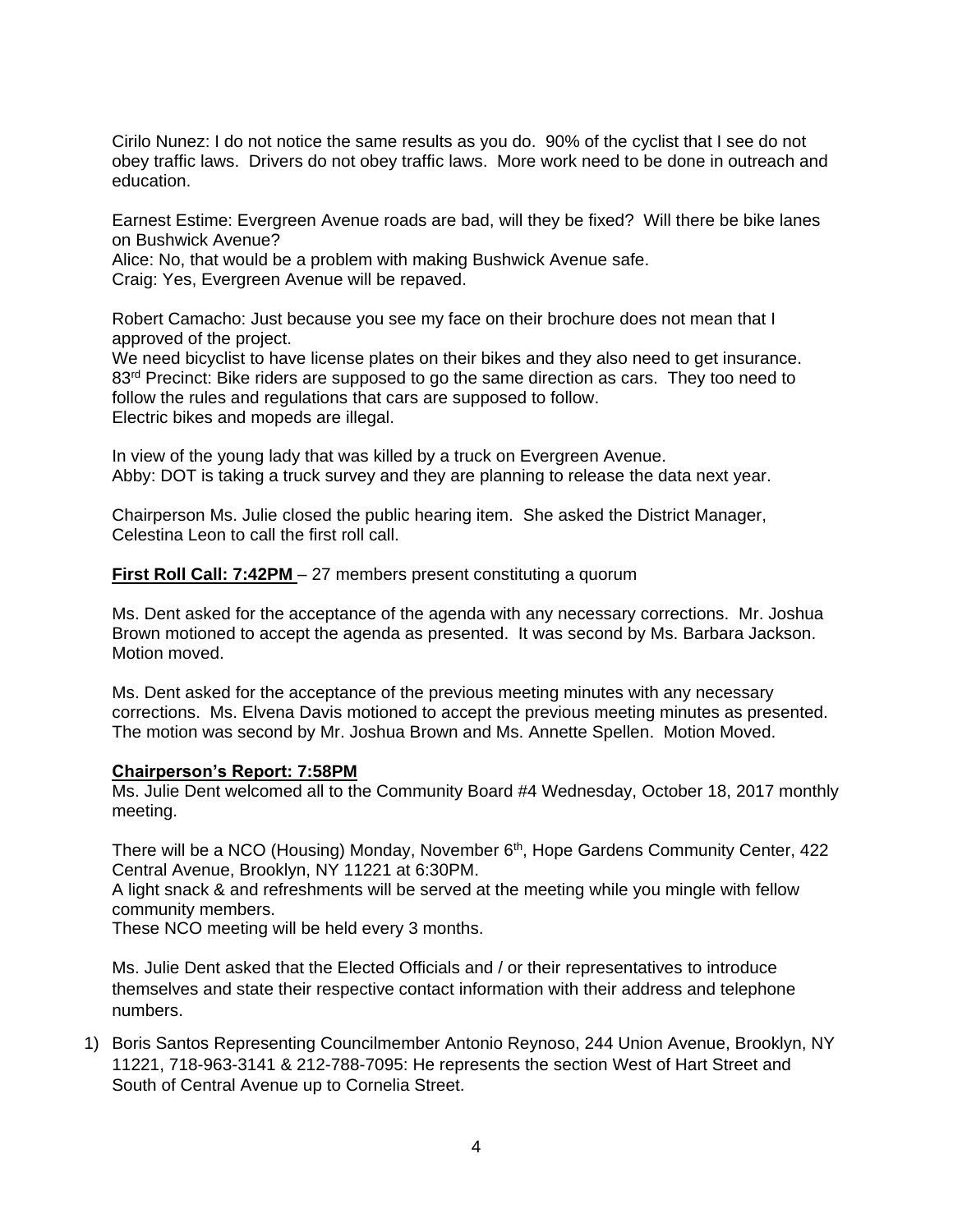- 2) Paula Melendez Representing Assemblywoman Maritza Davila, 249 Wilson Avenue, Brooklyn, NY 11237, 718-443-1205
- 3) Jonathan Pomboza Representing Acting District Attorney Eric Gonzalez, 350 Jay Street, Brooklyn, New York 11201, 718-250-2817
- 4) Armando Fuentes Representing Councilmember Rafael Espinal, 786 Knickerbocker Avenue, Brooklyn, NY 11207, 718-642-8664
- 5) Jackelynn Reyes representing Assembly member Erik M. Dilan, Brooklyn, NY 11237, 718-386- 4576

Ms. Dent asked those from Federal, State or City Agencies to introduce themselves and state their respective contact information with their address and phone numbers.

- 1) Boniface WeWe, Brooklyn Public Library Irving Branch, 260 Irving Avenue, Brooklyn, NY 718- 628-8378
- 2) Ellen Mehling, Brooklyn Public Library, 10 Grand Army Plaza, Brooklyn, NY 11201, [emehling@bklynlibrary.org](mailto:emehling@bklynlibrary.org)
- 3) PO Ezequias Gomez, 83rd Pct., 480 Knickerbocker Ave., Brooklyn, NY 11237, 718-574-1697
- 4) PO Oscar Lopez, 83rd Pct., 480 Knickerbocker Avenue, Brooklyn, NY 11237, 718-574-1697
- 5) Deputy Inspector Sergio Centa, 480 Knickerbocker Avenue, Brooklyn, NY 11237, 718-574-1697
- 6) Magdalena Mangual, Wyckoff Heights Medical Center, 374 Stockholm Street, Brooklyn, NY 11237
- 7) Ms. Giselle Ramos, Community Outreach Coordinator, St. Nicks Alliance, 790 Broadway, Brooklyn, NY, 718-302-2057 ext. 435.

# Tuesday, October 3, 2017, 6PM

Brooklyn Borough Board Meeting: Community Board #4, Community Associate, Ms. Sharon Fludd attended the Brooklyn Borough Board meeting for Chairperson Julie Dent. Ms. Dent hosted the 83rd Precinct Neighborhood Safety Meeting at her Learning Center. Ms. Dent thanked Ms. Fludd for her attending the meeting in her behalf, and for the comprehensive report that she wrote. She read some of what was discussed at the meeting but asked all to read it.

- Presentation by United War Veterans Council in establishing a Veterans Committee for each Community Board. The committee would enhance civic engagement to a population of New Yorkers with great potential to improve their local communities – our veterans. The committee would be formed to improve mutual communication and understanding, while stimulating neighborhood involvement by these local patriots.
- Presentation by the Prospect Park Alliance: A vote was needed for the new designs for the new entrances on Flatbush Avenue and multi – site recreational amenities (Drinking fountains, BBQ site, and running lane pilot) at Prospect Park.
- Presentation by the Department of City Planning on the environmental review related to the citywide Hotel Special Permit in Industrial Business zones. NYC is growing more and more with over 8 million New Yorkers. The DCP need to ensure that there is space to support industrial, housing and more. There has been an increase of persons visiting New York City. More space is needed for those visiting the city.
- Presentation by Justfix.NYC a nonprofit organization that helps low income tenants facing wrongful evictions.
- Presentation by the School Construction Authority on new schools opened an under construction in Brooklyn. The schools Construction Authority'(SCA) mission is to design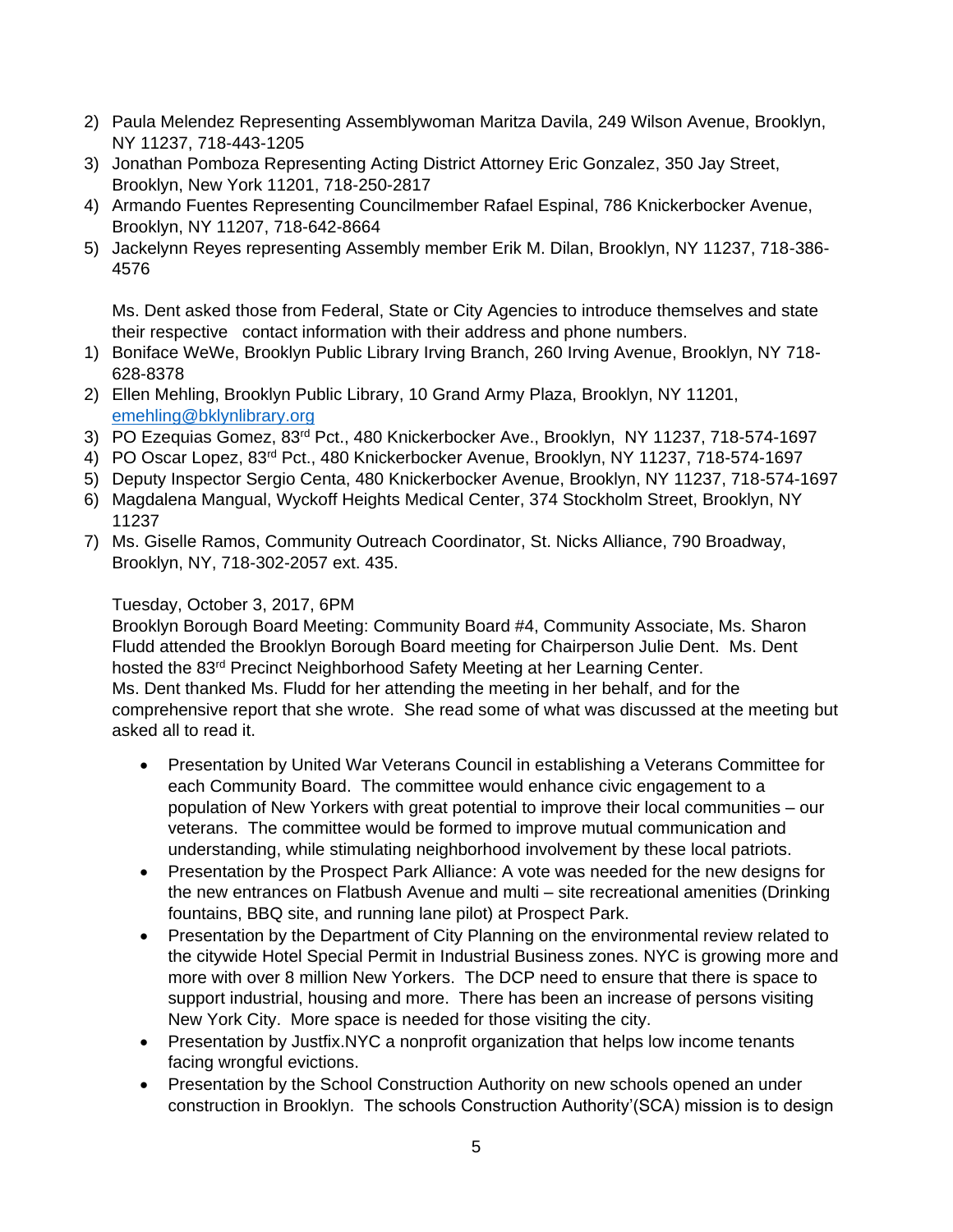and construct safe, attractive and environmental sound public schools for children throughout the many communities of New York City. They are dedicated to building and modernizing schools in a responsible, cost-effective manner while achieving the highest standards of excellence in safety, quality and integrity. The school that is being renovated/worked on in Bushwick is The Brooklyn School for Social Justice.

• Presentation by the Center for Arts Education regarding a current project related to nonpartisan voter engagement and arts education. The discussion focused on arts in schools (visual arts, dance, theater, music) an ideal place to learn about artistic endeavors is in school, through curricular arts.

The first NCO meeting was held on Tuesday, October 3, 2017 at the Audrey Johnson Learning Center.

Wednesday, October 4<sup>th</sup> Ms. Dent attended "Coffee with a Cop", at 367 Knickerbocker Avenue, 10am to 12pm. Those in attendance had the opportunity to join their Neighbors and Police Officers for coffee and conversation. The event was presented by the 83<sup>rd</sup> Precinct and sponsored by: Knickerbocker Bagel located at 367 Knickerbocker Avenue, Brooklyn, NY 11237, 718-709-8888.

On October 21, 2017 the Salvation Army Women's Ministry Presents "God's Confident Woman" The gathering will take place at The Salvation Army located at 1151 Bushwick Avenue, Brooklyn, NY 11221 from 12pm to 1:30pm. Refreshments will be served and feminine care packages will also be distributed.

On Thursday, October 26, 2017 residents are invited to come out to learn about HUD's Rental Assistance Demonstration (RAD) / Permanent Affordability Commitment Together (PACT) program and the future.

RAD/PACT will leverage HUD's Rental Assistance Program to transition the funding subsidy supporting your building from the Public Housing (Section 9) program to the project based Section 8 Rental Assistance Program, which will:

- 1. Support much-needed repairs, upgrades and modernizations to your apartment and building
- 2. Ensure permanent affordability of your apartment
- 3. Protect your tenancy rights, keeping them in line with public housing resident rights

Meeting location: I.S. 383 Green Avenue, Brooklyn, NY 11237

Monday, October 23, 2017: Historic Preservation – Come help shape the future (and past) of Bushwick! 1349 Gates Avenue, Brooklyn, NY Time: 6pm - 8pm.

## **District Manager's Report: 8:09PM**

Greetings to all, from the District Manager, Ms. Celestina Leon and the staff of Brooklyn Community Board #4.

She asked for a moment to think once again to recognize the challenging road ahead for the families in Puerto Rico, Mexico, and the other states impacted by recent natural disasters. The thoughts are with those that have family in those areas.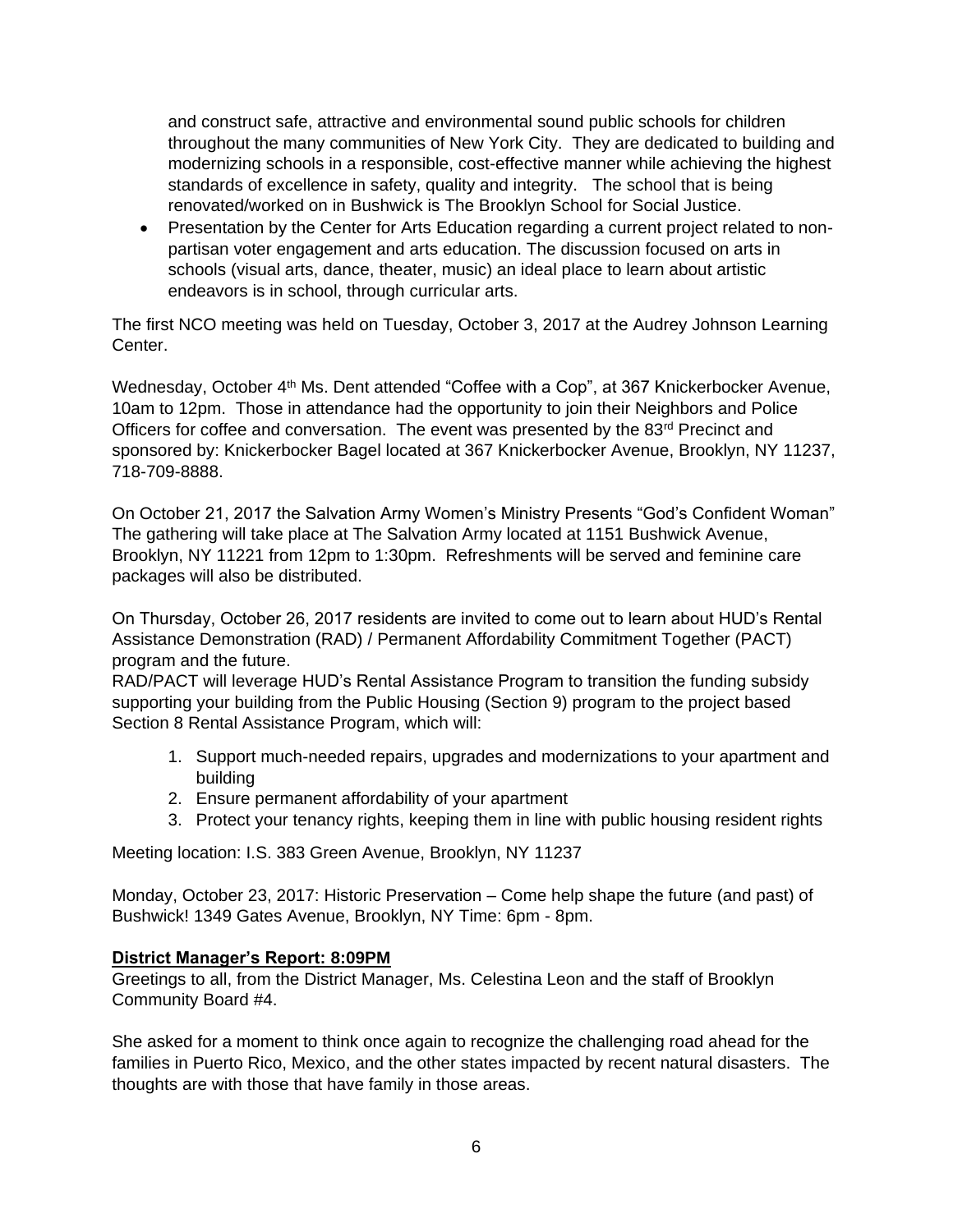Ms. Leon thanked the elected officials and the community members for quickly organizing relief drives in order to gather critical resources for those in need.

### Meetings Attended:

Tuesday, September 26, 2017 Youth and Education Committee Meeting Housing and Land Use Committee Meeting

Monday, October 2, 2017 Health/Hospital/Human Service and Senior Citizens Committee Meeting

## Wednesday, October 4, 2017

Executive Committee Meeting – The district manager shared with the committee a request from the Borough President's Office to create a space for veterans concerns and issues to be addresses. Upon further discussion, general matters relating to veterans will be included in the updates Health/Hospitals/Human Services/Senior Citizen/Veterans Committee. For specific projects such as housing for veterans, the proposed project will still go through the Housing and Land Use Committee.

Thursday, October 5, 2017 Environmental Protection/Transportation/Sanitation Committee Meeting

### Friday, October 6, 2017

Budget Committee Meeting - The meeting was called for board members to weigh in on the Community District Needs for Fiscal Year 2019. Each year the Department of City Planning publishes a report summarizing the district needs submitted by the community boards throughout the city.

Tuesday, October 10, 2017 Public Safety Committee Meeting

Thursday, October 12, 2017 Civic and Religious Committee Meeting Other Committee Meetings and Events: Tuesday, September 26, 2017

USPS Brooklyn Postal Customer Advisory Council Meeting at 271 Cadman Plaza East When a postal worker is out, the worker's route is given to another work and that worker must complete their route and the complete the route of the worker that is out. This is one reason why some residents receive their mail late in the evening.

Thursday, September 28, 2017 Bushwick Committee Plan Steering Committee Meeting

Wednesday, October 4, 2017 Attended the viewing for the mother of Community Board member, Austen Martinez.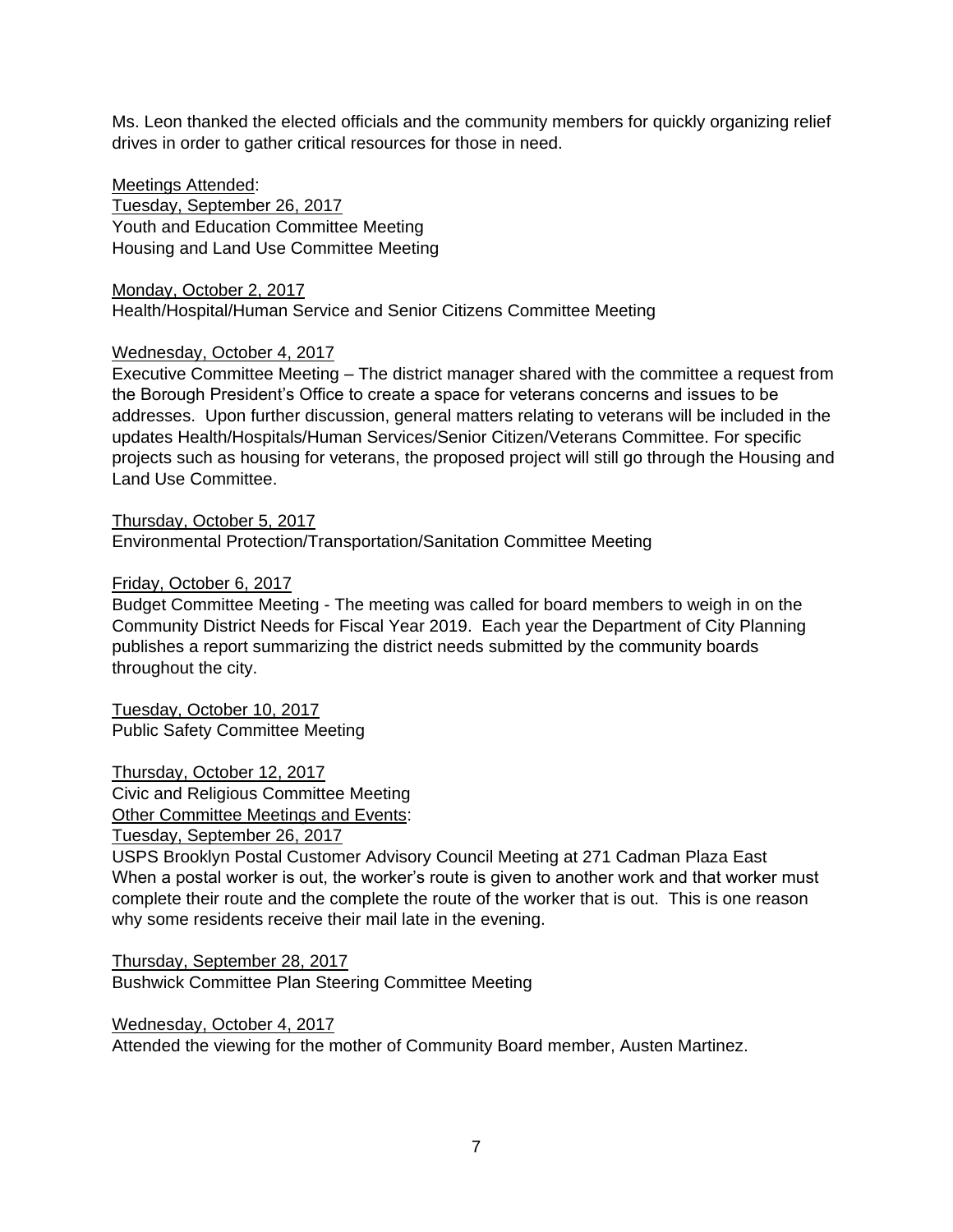### Tuesday, October 10, 2017

Borough Service Cabinet Meeting at Brooklyn Borough Hall – The Brooklyn District Managers in attendance listened to presentations from the Dept. of Environmental Protection and the Girl Scouts of America. DEP presented on current and upcoming rain garden installations. The Girl Scouts of America shared a general overview of the program and spoke about recruitment for both girls an adult troop leaders.

### Friends of Irving Square Park

Willie attended the meeting to listen in on final preparation for the upcoming Howl-a-ween event in Irving Square Park on Saturday, October 21, 2017 from 11am to 2pm. Updates were also discussed regarding the dog run project and the upcoming Winter Celebration event.

### Monday, October 16, 2017

Bushwick Community Plan Executive Committee and Department of City Planning Priorities Discussion Meeting: Follow up meeting from September 28th Steering Committee meeting. Attended with an Executive Committee member, to discuss the guiding principles that have come out of the process thus far. The next Steering Committee meeting will be held on Thursday, October 19<sup>th</sup> at 6pm at the Gates Garden Senior Residence building located at 1349 Gates Avenue.

### Tuesday, October 17, 2017

Bushwick Making Children Important CPP Monthly Meeting at the Brooklyn Public Library on DeKalb Avenue.

Attended a well-organized, well-attended, and informative meeting that included presentations from the various New York City Housing Authority community programs and an interactive workshop put together by the North Brooklyn Coalition Against Family Violence. Those in attendance included, agency representatives, teachers, social service providers, etc. All are encouraged to attend future meetings. The meetings take place on the third Tuesday of the month. At the end of the meeting Community Board 4 Board Member Raul Rubio was honored and recognized for his fourteen years of work with the CPP. It was his last meeting and a testament to his dedication to bringing the community together, as well as connecting those in need to resources.

#### Wednesday, October 18, 2017

Audrey Johnson Learning Center School Readiness Meeting: Attended my first school readiness team meeting at the Audrey Johnson Learning Center. Those in attendance heard directly from the teachers working with the children enrolled in the Universal Pre-K program. We also had the opportunity to engage in various hands on activities, as a demonstration of the learning tools used in their STEM curriculum.

The Department of City Planning has launched a new community portal. You can find the CD 4 site at [https://communityprofiles.planning.nyc.gov/brooklyn/4.](https://communityprofiles.planning.nyc.gov/brooklyn/4) In using the portal, you can find demographic and land use information, as well as, information on active ULURP project and studies. You can also download different maps and data under resources section.

#### NYC Parks is hosting the following:

The Ribbon Cutting Ceremony for the recently renovated Thomas Boyland Park on Friday, October 27<sup>th</sup> at 1:15pm in the park.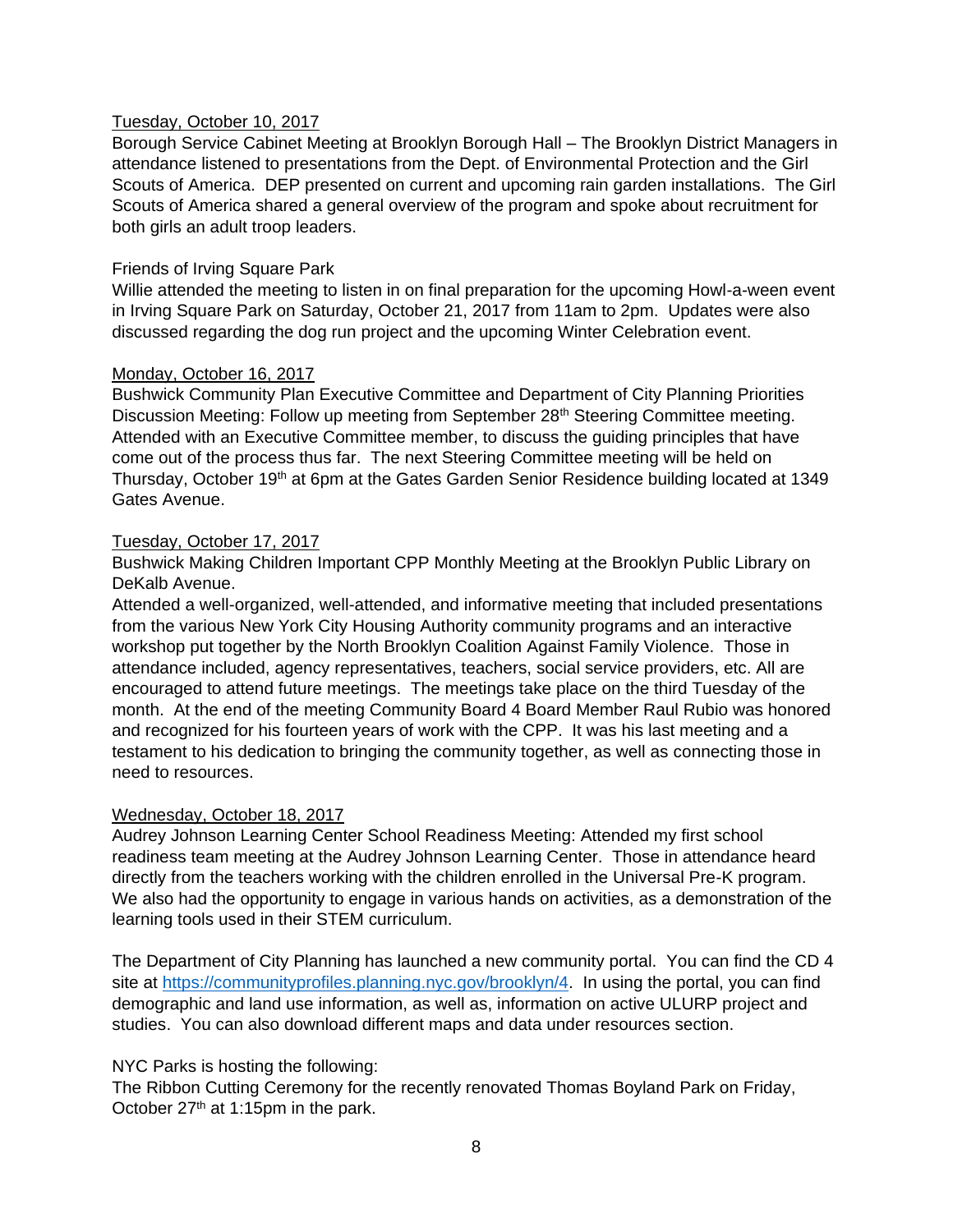A public input session for improvements to Maria Hernandez Park on Monday, October  $30<sup>th</sup>$  at 5pm within the park at Knickerbocker and Willoughby Avenues.

## **Committee Reports, 8:22PM**

**Youth and Education (YEC)**, Committee Chairperson Ms. Virgie Jones

Meeting Held: Tuesday, September 26, 3:00PM, Community Board #4, 1420 Bushwick Avenue, Suite 370, Brooklyn, NY 11207-1422

Members present: Virgie Jones, Committee Chairperson; Julie Dent, CB4 Chairperson; Sharlene Moore, and Joshua Brown

Others in attendance: Celestina Leon, CB4 District Manage; Jazzy Rivera, Community Education Council 32

The District Manager brought the meeting to order and moved to agenda item #2 after a brief round of introductions. (Presenter of agenda item # 1 was delayed in arriving)

Committee Chairperson, Ms. Virgie Jones, shared that she and Jo-Ena Bennett attended the John Lewis Steptoe Cultural Center's luncheon at Sista's Place located at 456 Nostrand Avenue on Thursday, September 14<sup>th</sup> at 7:00PM. John Steptoe was an African American award winning author and illustrator of children's books, including *Mufaro's Beautiful Daughters, An African Tale.* The center is being established in his honor. To learn more visit [www.johnsteptoe.com](http://www.johnsteptoe.com/)

Sunday, September 24<sup>th</sup> Ms. Jones attended the Association of Black Educators of New York's (ABENY) monthly meeting in Bed-Stuy YMCA. The meeting takes place every third Sunday of the month. In June 2018 they will be a scholarship function. \$10.00 per ticket.

ABENY 2017 Fall Conference is scheduled for November 11, 2017 from 8am to 3pm. The theme is "Education for Advocacy and Social Justice". \$10.00 Fee

The Central Brooklyn Martin Luther King Commission founded by Congressman Major R. Owens (1936-2013) is holding the 33<sup>rd</sup> Annual Student Contests. Every student that participates will receive a certificate and a free t-shirt. Call 347-599-2061 or email [help@cbmlkcommission.org](mailto:help@cbmlkcommission.org) for additional information on how to join and or help this year.

Ms. Jazzy Rivera, Community Education Council (CEC) 32 member presented on the CEC and their function in the Bushwick Community. Ms. Rivera will also share the CEC's 2017-2018 calendar.

The CEC also hosts public hearings on the Capital Needs of neighborhood schools. The superintendent attends these meetings.

The CEC president meets with the District Leadership Team (DLT) monthly. The current CEC president is Martha Bayona. Members vote for the elected leadership positions.

Additional Announcements:

Board Member Sharline Moore announced that applications are opening soon for the National Council of Negro Women Youth Section.

United Federation of Teachers and Dept. of Education of the City of New York Dial-A-Teacher: 1-212-777-3380 Free Help with Homework! PARENTS! Get help working with your child. STUDENTS! Call and get help in reading, math, writing and science. We speak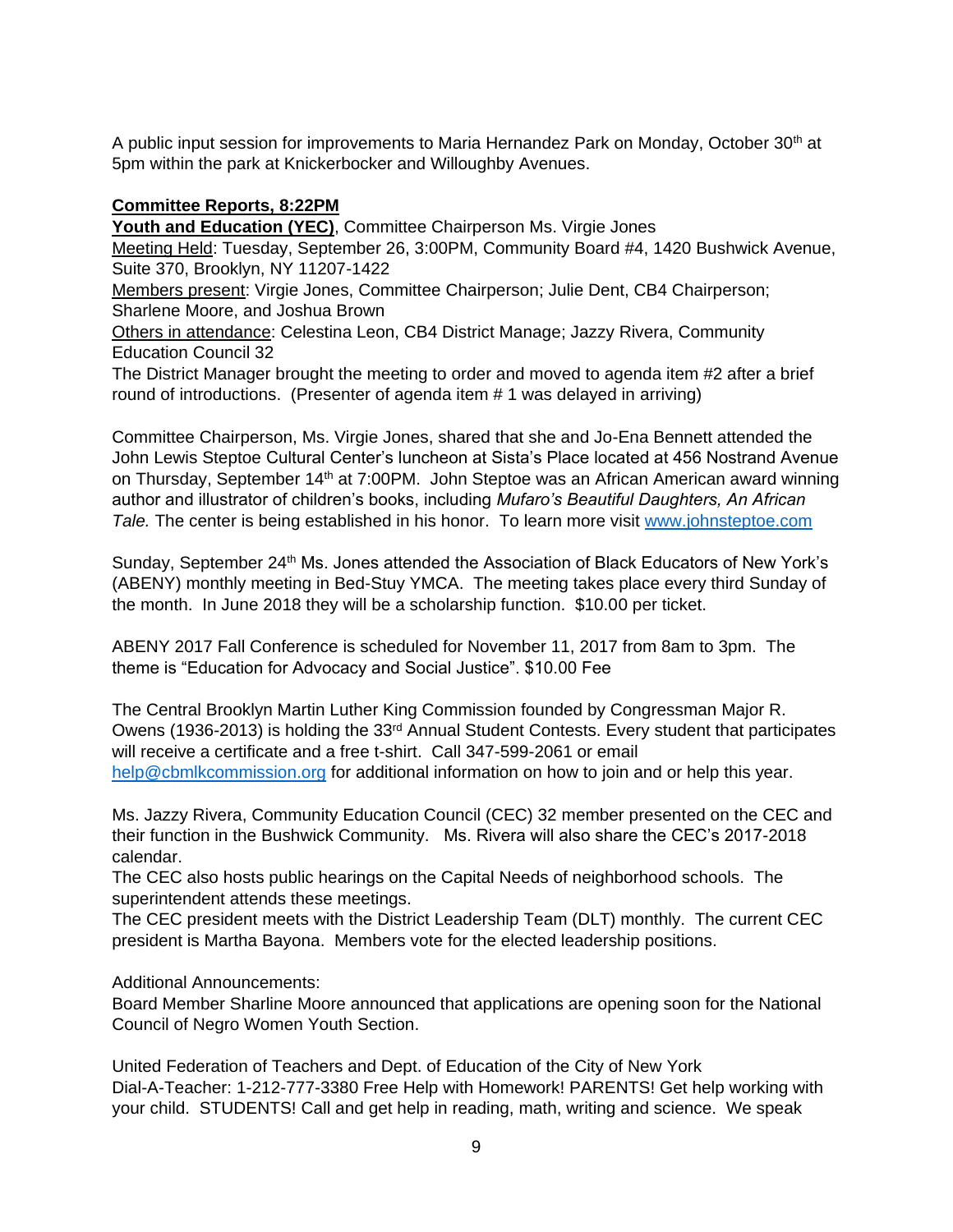Spanish, Italian, Chinese, French, Haitian-Creole, Greek, Hebrew, Korean and Russian. Call on MONDAY, TUESDAY, WEDNESDAY or THURSDAY from 4:00PM to 7:00PM. A teacher will answer, ready to help.

Upcoming YEC meetings: November 14, December 12, 2017 and January 9, 2018 The District manager will follow up with Assemblywoman Davila's office in reference to inviting the Alliance for Quality of Education to an upcoming YEC meeting to present on the Campaign for Fiscal Equity. A representative was previously invited to attend the June 13<sup>th</sup> 2017 meeting however, they did not make it to the meeting.

The meeting was adjourned at 4:34pm. A motion was made by Virgie Jones and second by Julie Dent.

**Civic and Religious Committee (CRC)** 8:27PM, Committee Chairperson Ms. Elvena Davis Chairperson Ms. Elvena Davis

Meeting Held: Thursday, October 12, 2017, 1420 Bushwick Avenue, Suite 370, Brooklyn, NY 11207, 3:00PM

Members Present: Committee Chairperson Elvena Davis and Ernest Estime

Others Present: District Manager, Celeste Leon, Patricia Jenkins, Annie Quarterman and Martha Coxson

Items Discussed:

- 1) A. Chineda Carta, former Community Board 4 Chairperson Tentative date for the ceremony will be during the first week of November or the weekend of the 18th before 2PM. The best time for the family need to be confirmed and that the timing works for the Department of Transportation to install the signage. Additionally, we need to follow up with the 83<sup>rd</sup> Precinct to confirm the day/time is not a conflict with another event. Family, friends, elected officials and board members will be invited to speak and reflect on all that A. Chineda Carter did for Bushwick.
- 2) Remembering Avellar Gaddy Hansley, former Community Board 4 Board Member and Treasurer. Ms. Hansley's daughters, Patricia, Annie, and Martha attended the committee meeting to discuss next steps on organizing a petition to co-name Linden Street between Bushwick Avenue and Broadway after their mother. Ms. Avellar Hansley was a long-time Community Board Member, the organizer of the Secret Garden on Linden Street and Broadway, and the President of the Linden-Bushwick Block Association among her other roles in the community. The district manager encouraged Ms. Hansley's daughters contact Council Member Reynoso's office for additional information on the street co-naming process in terms of the role of the NYC Council. Signatures will have to gathered and submitted before the end of the year, after which the ceremony could potentially take place in the spring.

Other Committee Business:

Mr. Estime asked about upcoming events that the committee should be prepared for during this holiday season. Ms. Davis responded referencing to the "Annual 83<sup>rd</sup> Precinct Community Council Turkey Drive/Baskets for Families in Need" and their "Christmas Fundraiser", which collects donations of toys for children in the community.

Mr. Estime mentioned and suggested that families in the neighborhood that have been impacted by fires should be kept in mind.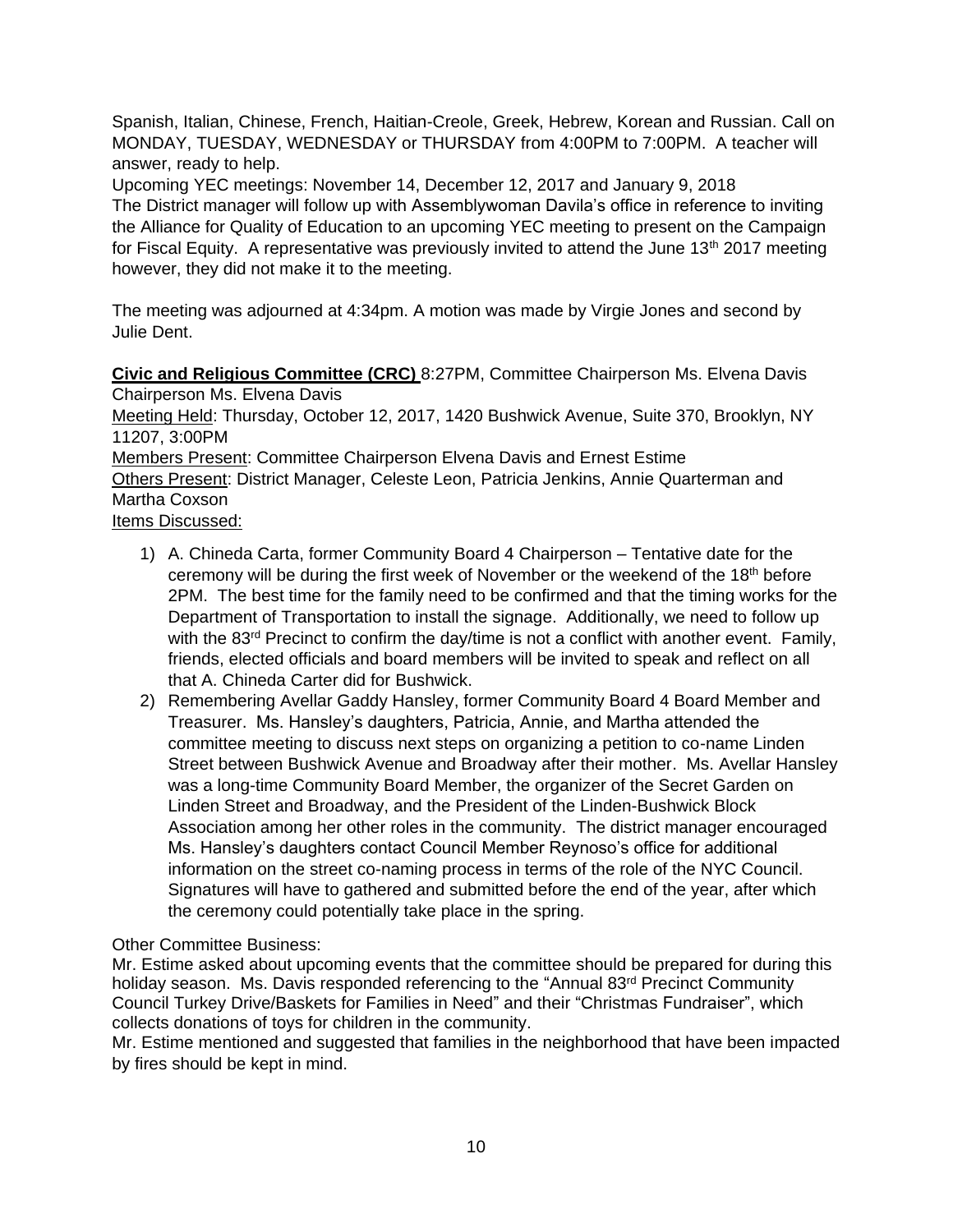Annual Winter Celebration in Irving Square Park is being planned. The district manager will follow up with the Friends of Irving Square Park and Council Member Espinal's office to get the details for the next planning meeting.

The district manager called for a motion to adjourn the meeting. Ms. Elvena Davis made a motion to adjourn and the motion was seconded by Mr. Ernest Estime. All board members were in favor. The meeting was adjourned at 4:37 PM.

# **Environmental Protection & Transportation / Sanitation (EPTS**) 8:33PM, Committee

Chairperson Mr. Eliseo Ruiz and Mr. Raul Rubio

Meeting was held on Thursday, October 5, 2017

Members present: Barbara Jackson, Nancy Liao and Robert Camacho

Others in attendance: CB4 District Manager, Celestina Leon, Abby Ikner, DOT; Carmen M Kawalick, Audrey Johnson Learning Center; Samuel Santaella, Trans Alt; Dashiell Chrisner, Trans Alt; Alice Friedman, DOT

Item Discussed:

Presentation on the Bushwick Neighborhood Bicycle Network – Fall 2017 update. Follow up to 2016's Phase I of the Bicycle Network Expansion in Bushwick. Additional bike routes in Community Board #4 will be presented as Phase II.

(No report was read at the monthly Community Board #4 meeting)

**Public Safety Committee (PSC)**, 8:37PM, Committee Chairperson Ms. Barbara Smith Meeting Held: Tuesday, October 10, 2017, 6:00PM

Members Present: Barbara Smith, Mary McClellan, Freddy Fowler, Annette Spellen, Rev. Grace Aytes, James Wiseman and Anne Guiney

Others Present: District Manager, Celestina Leon, Fernando Camacho, Miguel Carrera, Eric Goldspiel, Officer E. Gomez, Arelia Taveras, Irineo Ramirez, Montana Masback and Daniel **Heanue** 

Not in Attendance: 1542 Gates Avenue, 126 Wyckoff Avenue, 234 Starr Street, 419 Eldert Street, 79 Wyckoff Avenue, 829 Knickerbocker Avenue and 259 Melrose Street NYC Liquor License Application Review:

- 1) 141 El Kucho Mexican Restaurant Corp. 141 Wilson Avenue, NY 11237: New Liquor, Wine, Beer and Cider license. Committee Recommendation: Approved with no sales of alcohol beyond 12 midnight on **Sunday**
- 2) Eight Nine Five Hospitality Corp. 895 Broadway, Brooklyn, NY 11206: New Liquor, Wine. Beer & Cider license. Application attended meeting however, stated that the establishment is still undergoing construction. They have yet to complete the work or obtain a Certificate of Occupancy.

Committee Recommendation: Hold until construction has concluded and the appropriate permits/approvals are issues by the Department of Buildings.

3) The Steel Mill, LLC – 1363 Bushwick Avenue, Brooklyn, NY 11207: New Liquor, Wine, Beer, & Cider license. Applicant attended meeting, however, stated that the establishment is still undergoing construction. They have yet to complete the work or obtain a Certificate of Occupancy.

Committee Recommendation: Hold until construction has concluded and the appropriate permits/approvals are issued by the Department of Buildings. Additionally, upon further investigation the Board has found that this location is potentially within 200ft. of the LIFE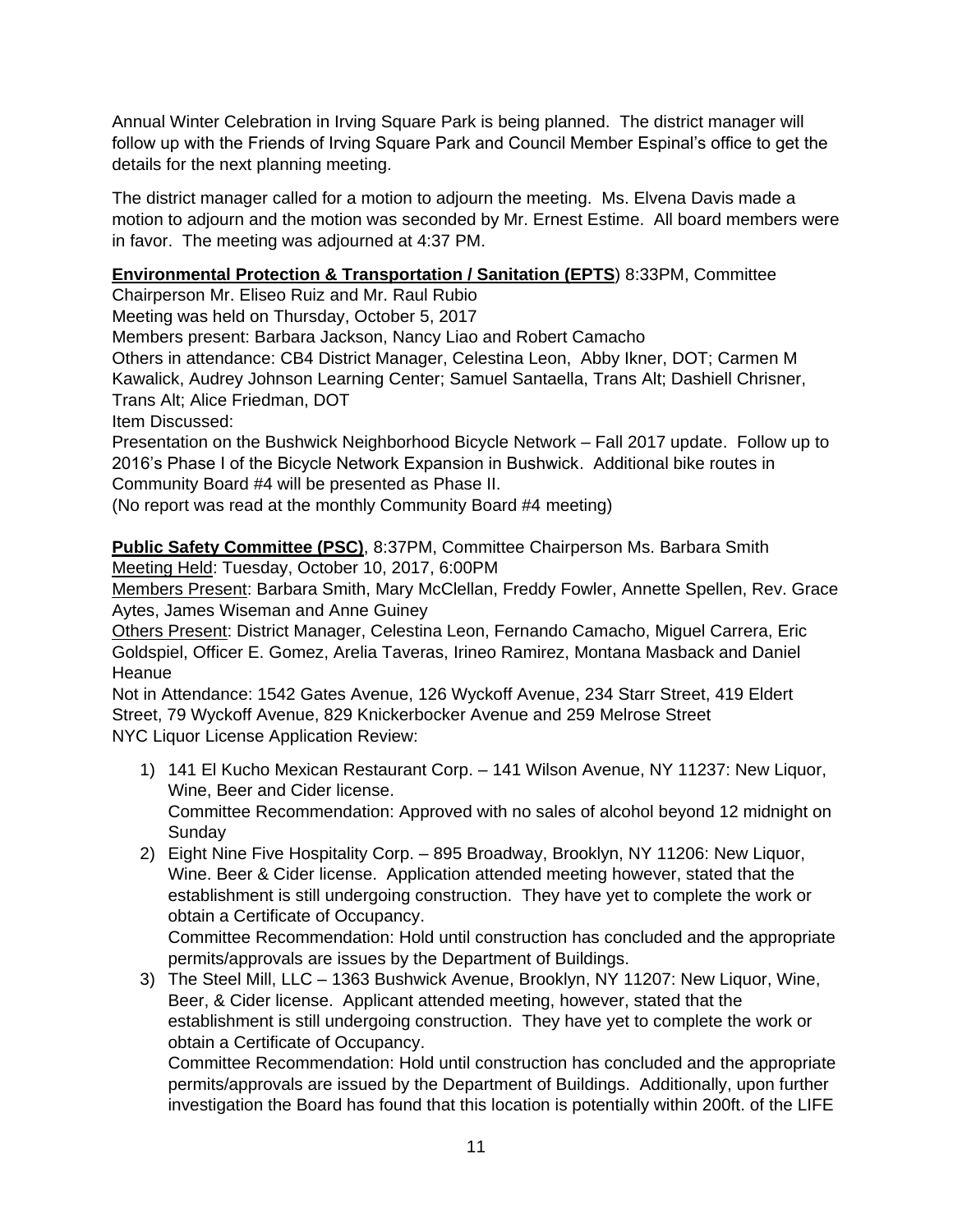at the John Coker Learning Center located across the street at 1375 Decatur Street, which may affect their ability to obtain a license.

As it relates to the DCA Sidewalk Café License Application Review:

1) R G Bar aka Darlings – 242 Himrod Street, Brooklyn, NY 11237: Applicant attended the meeting. Committee Recommendation: No Objection to the stated use.

District Manager called for a motions to adjourn. Annette Spellen made a motion to adjourn. The motion was seconded by Anne Guiney. All board members were in favor. Meeting adjourned at 7:05PM.

## **Housing and Land Use Committee Meeting (HLU)** 8:40PM

Meeting Held: Tuesday, September 26, 2017, 6:00PM, 1420 Bushwick Avenue, Suite 370, Brooklyn, New York 11207-1422

Members in Attendance:

Joshua Brown, Committee Co-Chairperson, James Wiseman, Edwin Delgado, Anne Guiney, Robert Camacho, Julio Salinas, Kweighbaye Kotee, Jo-Ena Bennett and Freddy Fowler Others in Attendance: District Manager, Celestina Leon; Boris Santos, Office of Council Member Reynoso; Sandy Anagnostou, Genald J. Caliendo and Arash Makhani

1) Gerald J. Caliendo, RA, AIA and Sandy Anagnostou, Assoc, AIA, of Gerald Caliendo Architect PC – presenting on BSA Cal. No. 2016-4264-BZ Premises 194 Moffat Street, Brooklyn. This is a variance application filed with the New York City Board of Standards and Appeals pursuant to section 72-21 ZR (New York City Zoning Resolution) regarding the referenced premises for a proposed residential development consisting of a four story ten unit multiple dwelling in an M1-1 zoning district.

Mr. Caliendo came before the committee to provide information on the intended project and seek a letter of support for it from the board, although it is not necessarily needed for the project to move forward. Approval of the proposed project would result in the construction of a four story, ten unit multiple swelling with the cellar floor being used as accessory storage. The units would include studios, 1 bedrooms, and 2 bedrooms. The 37ft. height is in character with the surrounding area.

Boris commented that some residents would find their presentation disrespectful as a four story building on a block with a majority of two family row house is not in character or contextual. The property owner responded when asked how much the rents is going to be, he stated that the rents would be similar to the average for the area. He is considering renting apartments from \$1800 to \$2100 a month. He is also considered building a shelter and or transient housing which be a last resort.

Mr. Joshua Brown mentioned the quality of frame housing the neighborhood makes them vulnerable to next door construction. He asked about their plans for storing. Mr. Caliendo responded that they have to comply with every aspect of the building code, which entails a preconstruction survey by a third-party licensed professional controlled inspector.

All board members agreed that housing affordable to the majority of residents in the neighborhood is needed.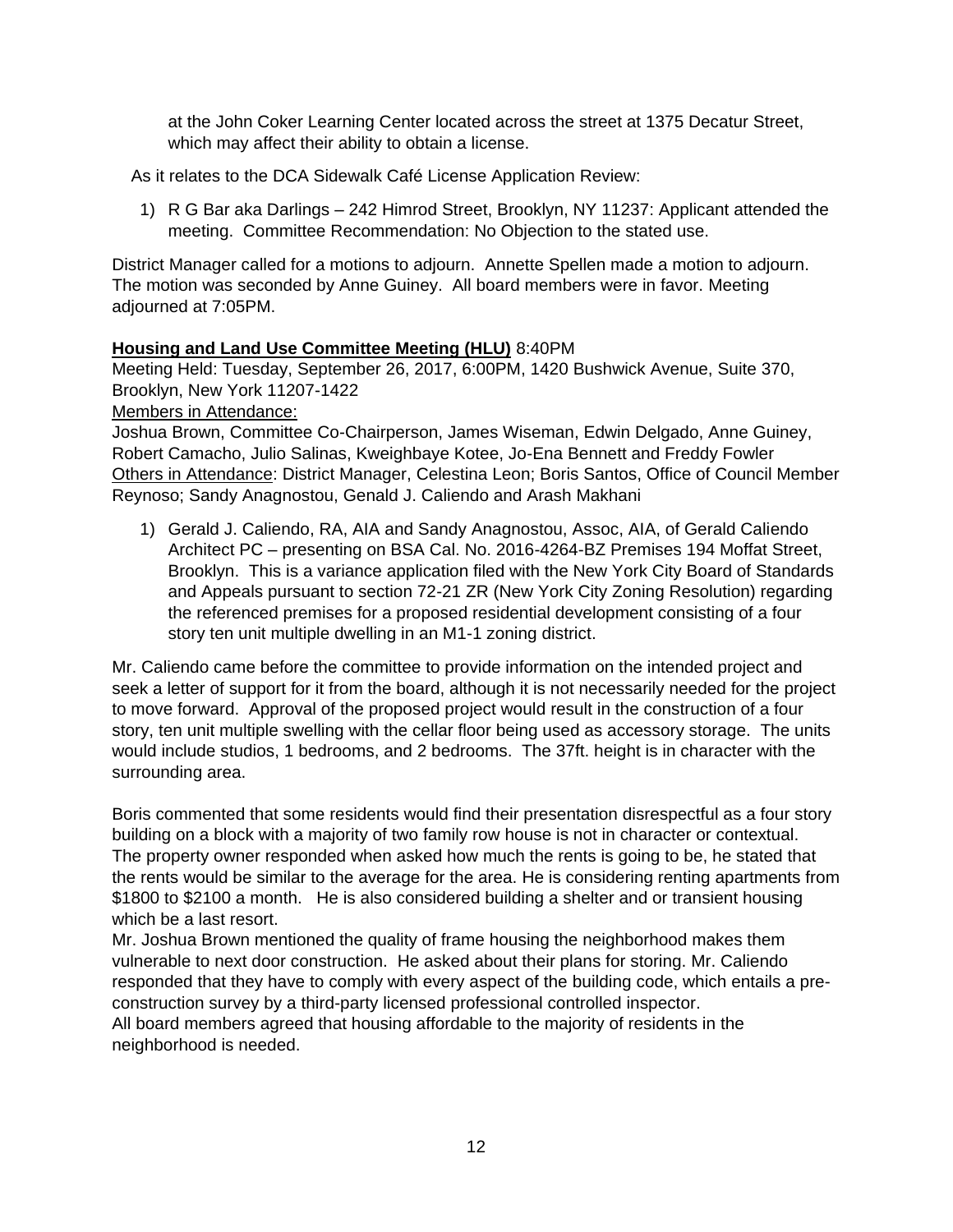The District Manager called a motion to adjourn the meeting. Robert Camacho made a motion to adjourn. The motion was second by Freddy Fowler. All board member were in favor. Meeting adjourned at 6:52PM.

## **Health, Hospital, Human Services & Senior Citizen Committee (HHHSC**) 8:44PM,

Committee Chairpersons: Ms. Mary McClellan and Ms. Luisa

Meeting Held: Monday, October 2, 2017, 1420 Bushwick Avenue, Suite 370, Brooklyn, NY 11207-1422, 3:00PM

Members Present: Mary McClellan, HHHSC Co-Chairperson; Barbara Jackson and Barbara Smith

Others Present: CB4 District Manager, Celestina Leon; Androniki Lagos and Jean Romelus Items Discussed:

Andronike Lagos, Program Manager, Bushwick Cooks – RiseBoro Community Partnership: Presentation on a Bushwick Comprehensive Community Food & Health Survey

RiseBoro came before the committee for input to make the survey. A community tool created through participation by multiple stakeholders.

The survey will serve as a learning and engagement tool, as well as, as a means of gathering important quantitative and qualitative data on food and health in Bushwick.

The goal of the survey is to collect data that will be used to address the root causes of health inequity, to identify barriers to health and reduce those barriers, and to improve access to health services and resources.

Why launch a community survey? Bushwick has doubled the rate of avoidable diabetes hospitalizations. The influx of stores and restaurants are not readily accessible.

Their goal is to complete 500 surveys and build relevant actions for the future, focusing on engagement with the community. Funding to conduct the survey comes from the Local Initiative Support Coalition (LISC). The survey will also be available in Spanish.

The survey will distributed by a canvassing effort undertaken by Work Learn Grow youth staff. Work Learn Grow is the counterpart to the Summer Youth Employment Program, providing employment opportunities to youth beyond the summer season.

They plan to begin near the Rheingold Gardens building. From there they will move to the Diana Jones Senior Center, the Yolanda Lopez Senior Center, the RiseBoro Youth Center and they will also advertise during two of their farmers market sites.

The board members in attendance suggested that they include the following locations, as well:

- Duncan Genns Senior Residence
- Roundtable Senior Center
- Hope Gardens Community Center
- Ozzie Wilson Senior Residence

It was also suggested that they hold separate events across the neighborhood for the public to attend and fill out the survey, rather than canvass over 500 residences in the neighborhood. Such an event would provide a forum for answering any questions that someone might have that they did not asked previously because they felt uncomfortable or did not think of because of being put on the spot.

Ms. McClellan expressed concerns about the high cost of produce at the market, especially for seniors on a fixed income.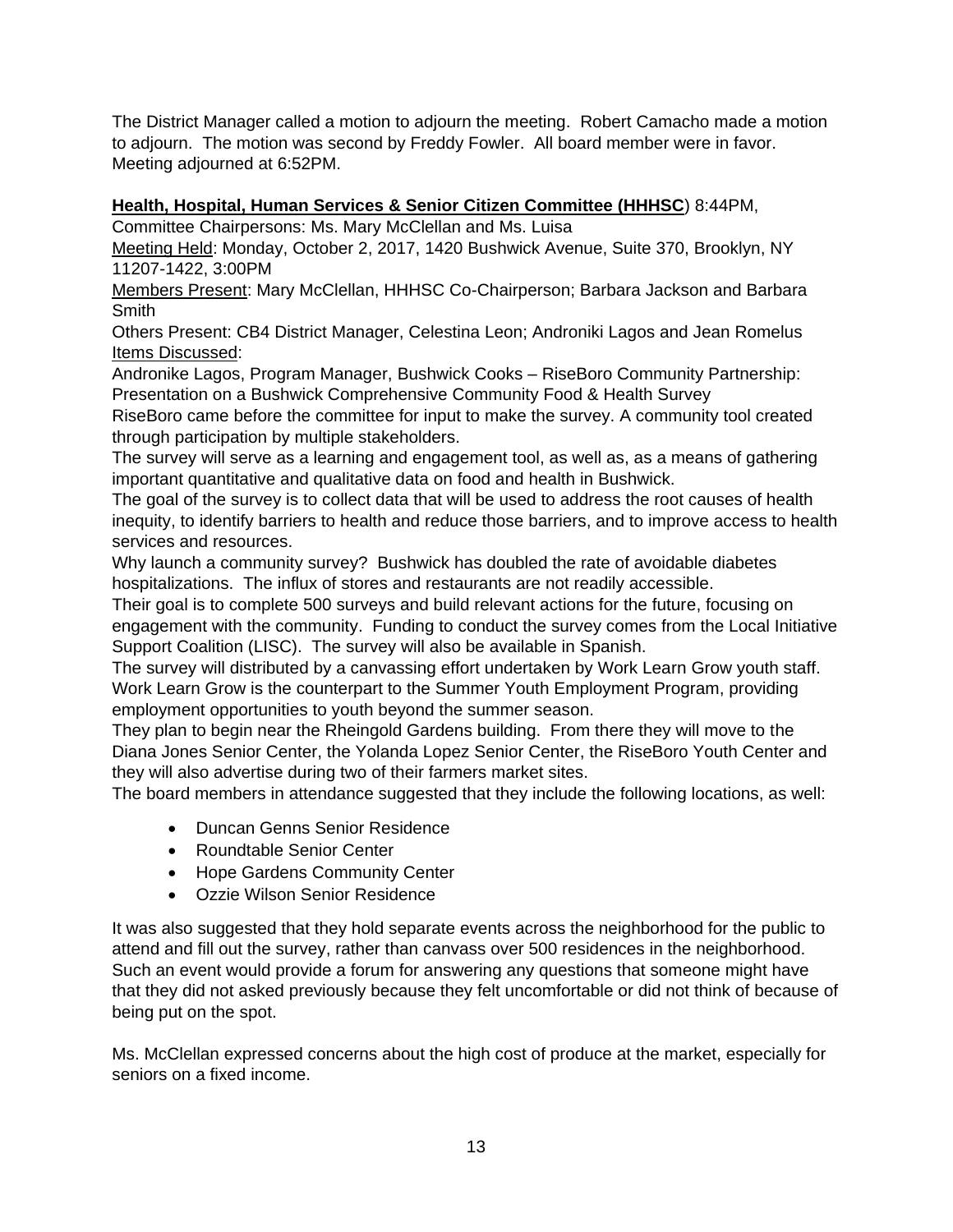The District Manager suggested RiseBoro contact the Office of Council Member Espinal in reference to t pop-up Youth Market at Irving Square Park during September and October 2017, as well as. Bushwick Campus High School to connect with the students.

Androniki noted the information and stated that she has been in touch with an administrator from Bushwick Campus High School. They will follow up soon.

The deadline for feedback on the survey is October 13<sup>th</sup>.

The deadline to submit the survey is April 30, 2018. It currently includes 57 questions. The board members strongly encourages Androniki to reduce the number of questions and increase the size of the font for better visibility.

RiseBoro currently runs three cooking programs, including one at Maria Hernandez Park, one at Rheingold Gardens, and one at Saratoga Village.

2) Jean Romelus, RPh, C & J Wellness Pharmacy, 1425 Broadway, Brooklyn, NY 11221: A new pharmacist in the neighborhood. He described the pharmacy as a family business that is there for the community. They currently provide free delivery. He has been in business for 8-9 years.

The pharmacy accepts all insurance except United Health. They are still waiting for Medicaid approval. Mr. Romelus is also in the process of obtaining the certificate to give the flu shot.

The District Manager motion to adjourn the meeting. Barbara Smith made a motion to adjourn. The motion was seconded by Barbara Jackson. All board members present were in favor. Meeting adjourned at 4:20PM.

# **Recommendations – 8:52PM:**

- 1) Covert Street Supermarket ll and Occam Suy LLC: 605 Hart Street: Board Members in support. Cirilo Nunez motion to support FRESH Supermarket and affordable housing. Motion was second by Dustin Sonneborn. All members in favor with 1 abstention.
- 2) Motion to support the adding of bike lanes between Evergreen and Central Avenues on Himrod, Harman, Starr Streets and Troutman Avenue. Roll Call Vote taken. Board Members voted:  $NO = 11$ ,  $YES = 6$ ,  $ABSTAIN = 7$ ; Motion for additional Bike Lanes did not move/ not approve.
- 3) Motion to accept the PSC report as stated. Motioned moved by Mr. Joshua Brown and second by Ms. Sharline Moore. All board members were in favor. Motion moved.

# **Old Business, 8:58PM:**

Mr. Robert Camacho and Kurt Barnes accompanied Congresswoman Nydia Velazquez, to Puerto Rico to help with the relief efforts there. He related his experience. He thanked all that helped out.

## **New Business, 9:02PM**:

None

# **Announcements, 9:02PM**

Acting District Attorney Eric Gonzalez: A symposium on Campus Sexual Assault – We must address root causes and challenge social norms to change the culture of sexual violence. Attendees can expect: Speakers, Title IX panel, Resources Fair, and Breakout sessions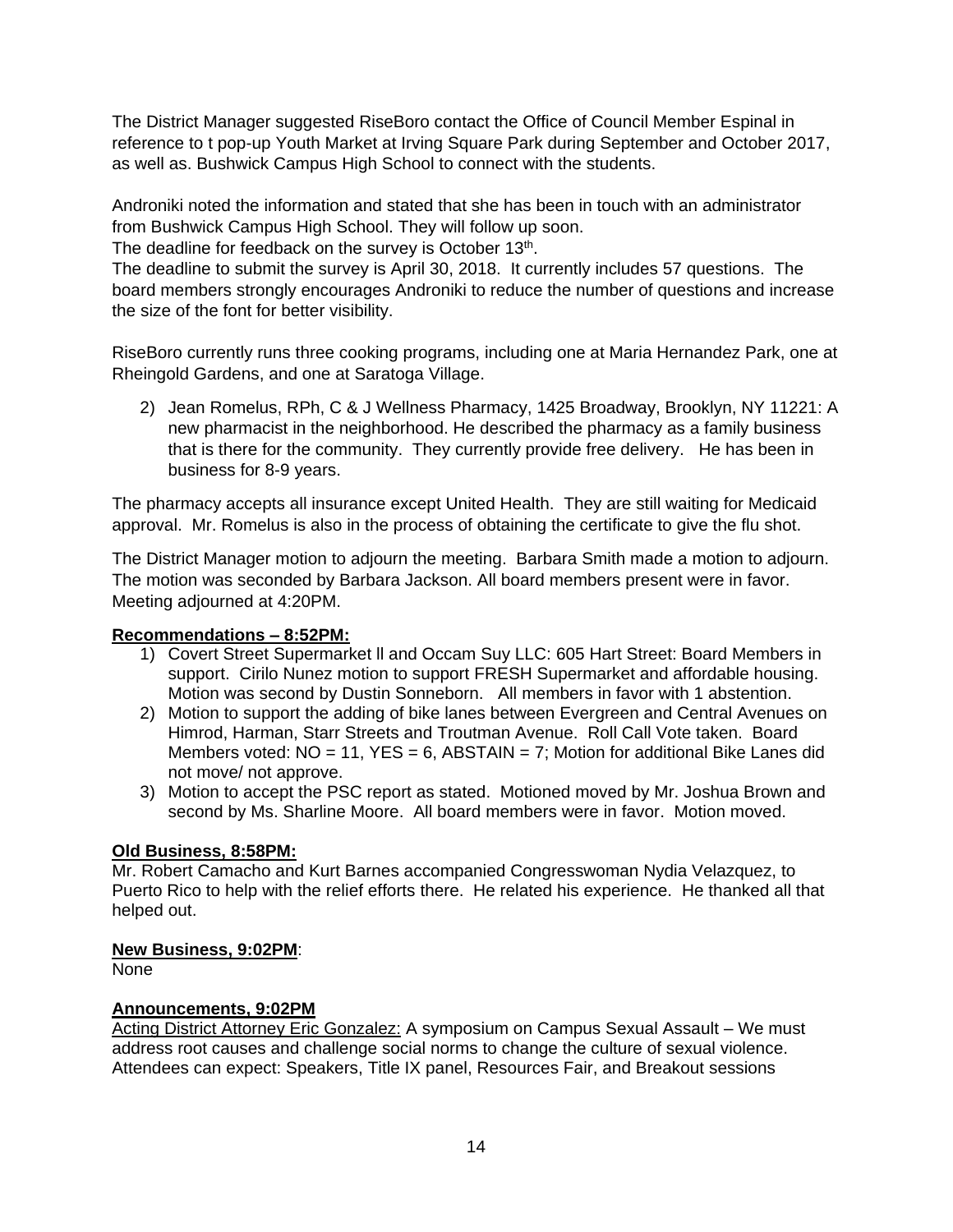Friday, October 27, 2017, 10:00AM to 4:30PM, Brooklyn College, Student Center, 2900 Bedford Avenue, Brooklyn, NY 11210. Lunch will be provided, RSVP information to 718-250-3888 or [bsatf@brooklynda.org](mailto:bsatf@brooklynda.org)

Bushwick Community Plan - Historic Preservation: Come help shape the future (and past) of Bushwick!!

Monday, October 23<sup>rd</sup>, Join us for a conversation on the potential of historic districts and land marking in Bushwick. Location: 1349 Gates Avenue, 6:00PM – 8:00PM.

Brooklyn Public Library: Upgrade Your Workplace Skills with Metrix Learning & Lynda – Upcoming Information Sessions

Are you looking to improve your skills to make yourself more attractive to employers in your job search? Come to find out more about Brooklyn Public Library's online learning platforms, which allow you to take skill-building classes in business skills, computers and technology, and more – for free.

 Metrix Learning System, a site that lets you rate your skills and choose coursed to build your skills in the job market

 Lynda, a site with educational videos focused on technology and business skills Attendance at an information session is required to gain a license to use the Metrix Learning System. Basic Internet skills and a BPL card are required for all of the learning platforms. Please register online: Go to [www.bklynlibrary.org/calendar](http://www.bklynlibrary.org/calendar) and search for keyword "Metrix". Please note: Attendees must be present for the entire session to receive a Metrix license. Please plan to be present for approximately 1 ½ hours.

DeKalb Library: Tuesday, October 31, 6:00PM, 790 Bushwick Avenue, 718-455-3898

Job Search Strategies for Older Adults: This workshop will cover how to maximize your experience in a resume or cover letter, as well as during the interview process. It will also include tips for networking, how to address gaps in employment and how to avoid seeming "overqualified". Thursday, October 26, at 3:00PM. Saratoga Library, 8 Thomas S. Boyland Street at Macon Street. 718-573-5224.

Resume & Career One-On-One Help

Are you struggling in your job search or looking to improve your current employment situation? FREE assistance is available at the Library.

Work on your resume, get education and career advice, learn interview skills, practice LinkedIn, and more with help from a trained Brooklyn Public Library staff.

Please call the branch or visit [www.bklynlibrary.org/calendar](http://www.bklynlibrary.org/calendar) to confirm the times available, as they are subject to occasional change. Patrons will be seen on a first come, first served basis. Help is available at the following locations:

DeKalb Library: Tuesdays 10/3, 10 and 24 - 11AM to 1PM, Tuesday, 10/31 from 3pm to 5pm 790 Bushwick Avenue (at DeKalb Avenue), Brooklyn, NY, 718-455-3898

Bushwick Library: Mondays 10/23 & 30; Wednesday 10/11, 3 to 5pm. 340 Bushwick Avenue, 718-602-1348

Washington Irving Library: Mondays 10/23 & 10/30 and Wednesday 10/11, 11am to 1pm; 360 Irving Avenue at Woodbine Street, 718-628-8378

Saratoga Library: Tuesdays except 10/31 from 3pm to 5pm; Thursdays 10/5 & 10/26 11am to 1pm. Thursday 10/12 and 10/19, 3 to 5pm. 8 Thomas S. Boyland Street, (at Macon Street) Brooklyn, NY, 718-573-5224.

Please call the branch or visit [www.bklynlibrary.org/calendar](http://www.bklynlibrary.org/calendar) to confirm the times above, as they are subject to occasional changes.